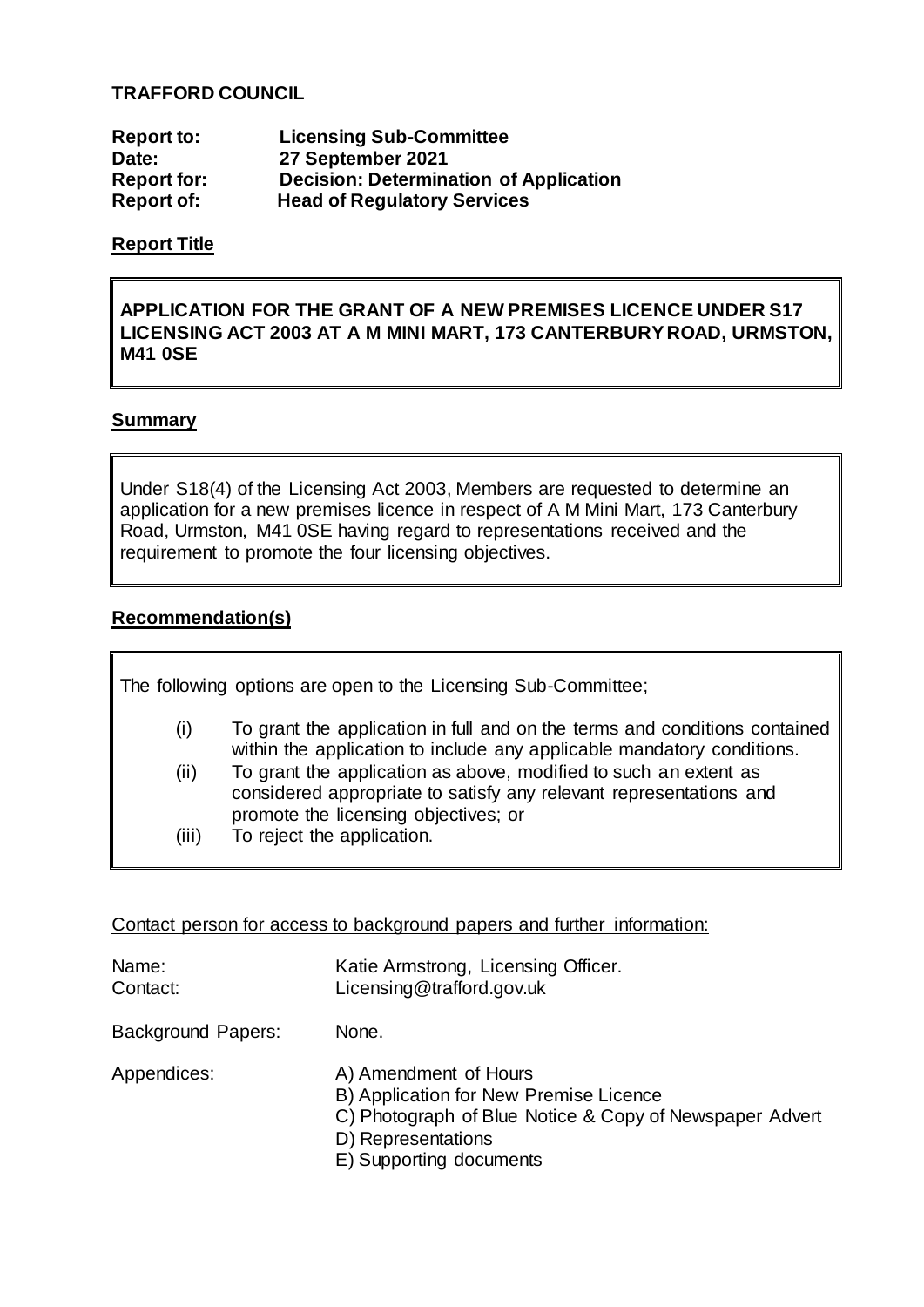## **1.0 APPLICATION**

- **1.1** A premises licence is required in respect of any premises where it is intended to conduct one or more of the four licensable activities, these being:
	- The sale of alcohol
	- The supply of alcohol (in respect of a club)
	- Regulated entertainment
	- The provision of late night refreshment

This application was submitted by, Ian Rushton, JL Licence and Retail on behalf of Ali Aftab Ahmed in respect of A M Mini Mart, 173 Canterbury Road, Urmston, M41 0SE.

**1.2** The applicant has applied for the following hours:

#### **Supply of Alcohol (Off)**

Monday – Sunday 06:00 – 23:00

An extra hour until 00:00 on Bank Holidays, Christmas Eve, New Year's Eve and Sundays immediately preceding a Bank Holiday Monday.

#### **Opening Hours**

Monday – Sunday 06:00 – 23:00

An extra hour until 00:00 on Bank Holidays, Christmas Eve, New Year's Eve and Sundays immediately preceding a Bank Holiday Monday.

The applicant has further amended the opening hours during consultation period.

#### **Opening Hours**

Monday – Sunday 08:00 – 22:00

This is attached as **Appendix A**

**1.3** The application has been properly made and all procedures correctly followed. The application including the operating schedule has been attached as **Appendix B**. Photographs of the blue notice in place and copy of newspaper advert are attached as **Appendix C**.

## **2.0 BACKGROUND AND HISTORY OF PREMISES**

**2.1** The premises is described in the application as "a new business venture and the site, currently empty, is to be refurbished to become a modern and professional general convenience store selling a wide range of goods including newspapers, magazines, groceries, soft drinks, cigarettes, dairy goods, snacks, confectionery, etc. The shop was previously licensed (as McColl's) from September 2016 until August 2020 when the licence was surrendered. It is well positioned within a parade of shops. The licensed hours will be the same as previous. The applicant would like to include some alcohol sales to allow the business to offer the complete all-round convenience service. The focus of the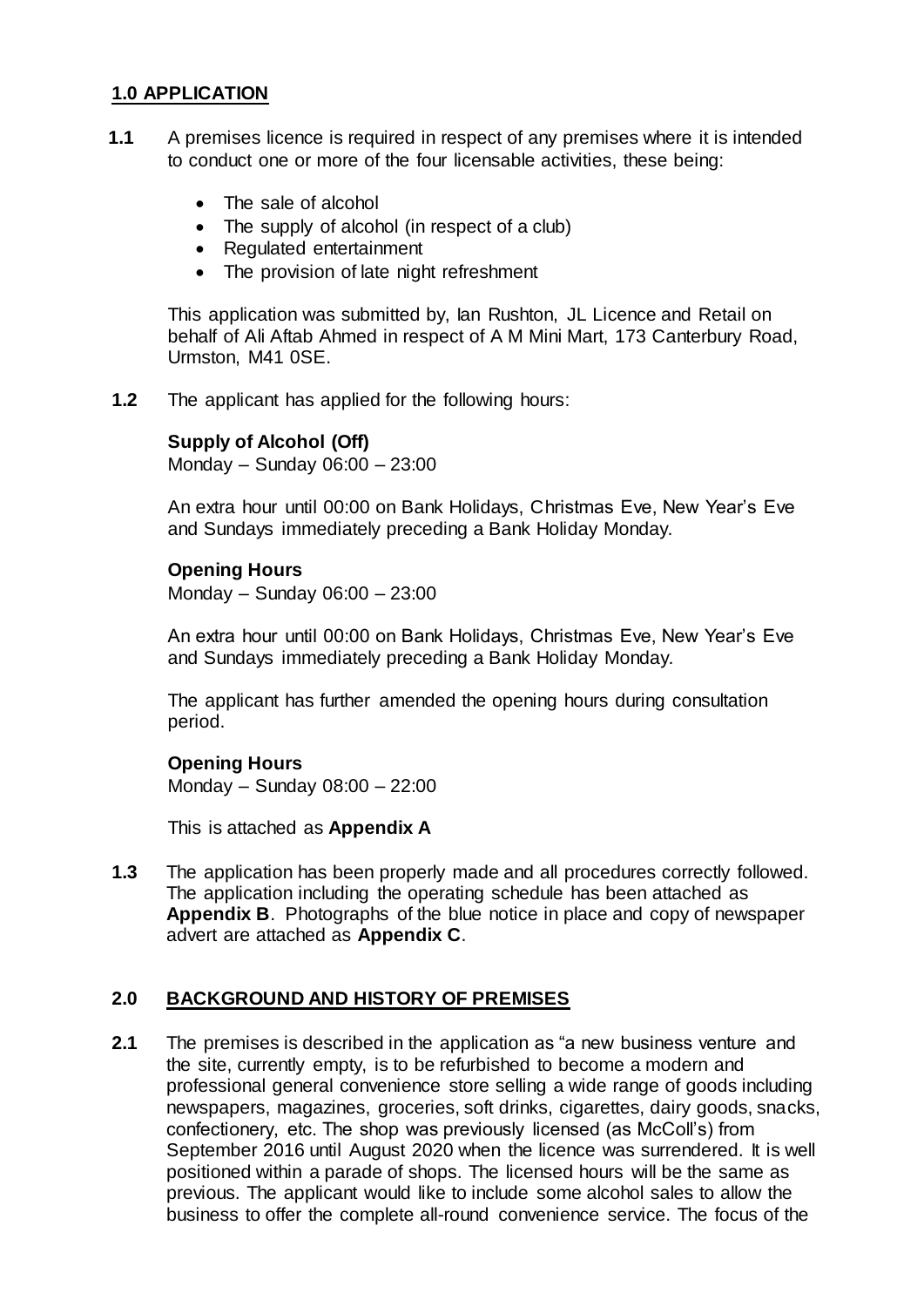shop will be as a general convenience store with the proposed alcohol sales just being a part of the overall business."

## **3.0 OPERATING SCHEDULE**

**3.1** The operating schedule is completed by the applicant and contains additional measures to illustrate how they propose to promote the four licensing objectives as required by provision of the Licensing Act 2003. They are listed below and will be attached as conditions to any licence as may be granted:

## **Prevention of crime and disorder**

A CCTV camera system capable of providing evidential quality images in all lighting conditions shall be used covering the interior and the immediate exterior (entrance) of the shop. Images will be retained for a period of at least 28 days and be made available to the Police upon request within a reasonable time period (meaning 48 hours) and in accordance with data protection legislation.

All staff selling alcohol shall be authorised to sell alcohol in writing and a record of the authorisation will be kept in the shop for inspection.

Any incidents of crime and disorder at or immediately outside the premises, witnessed by staff, will be recorded in an incident book(s) kept at the premises. This book will be kept available for inspection.

Spirits will be kept behind the counter.

#### **Public safety**

Appropriate fire safety equipment to be available;

The PLH shall comply with other legislative requirements to ensure that the shop is safe for customers and staff.

#### **Public nuisance**

The DPS and staff will be vigilant and monitor the area immediately outside the shop to check that youths are not causing annoyance by congregating.

Deliveries to the premises will be arranged so as not to cause any public nuisance.

Notices will be on display in the premises asking customers to leave the premises quietly.

Staff will monitor the area immediately outside the premises on a regular basis to check for, and to properly dispose of, any litter from the premises.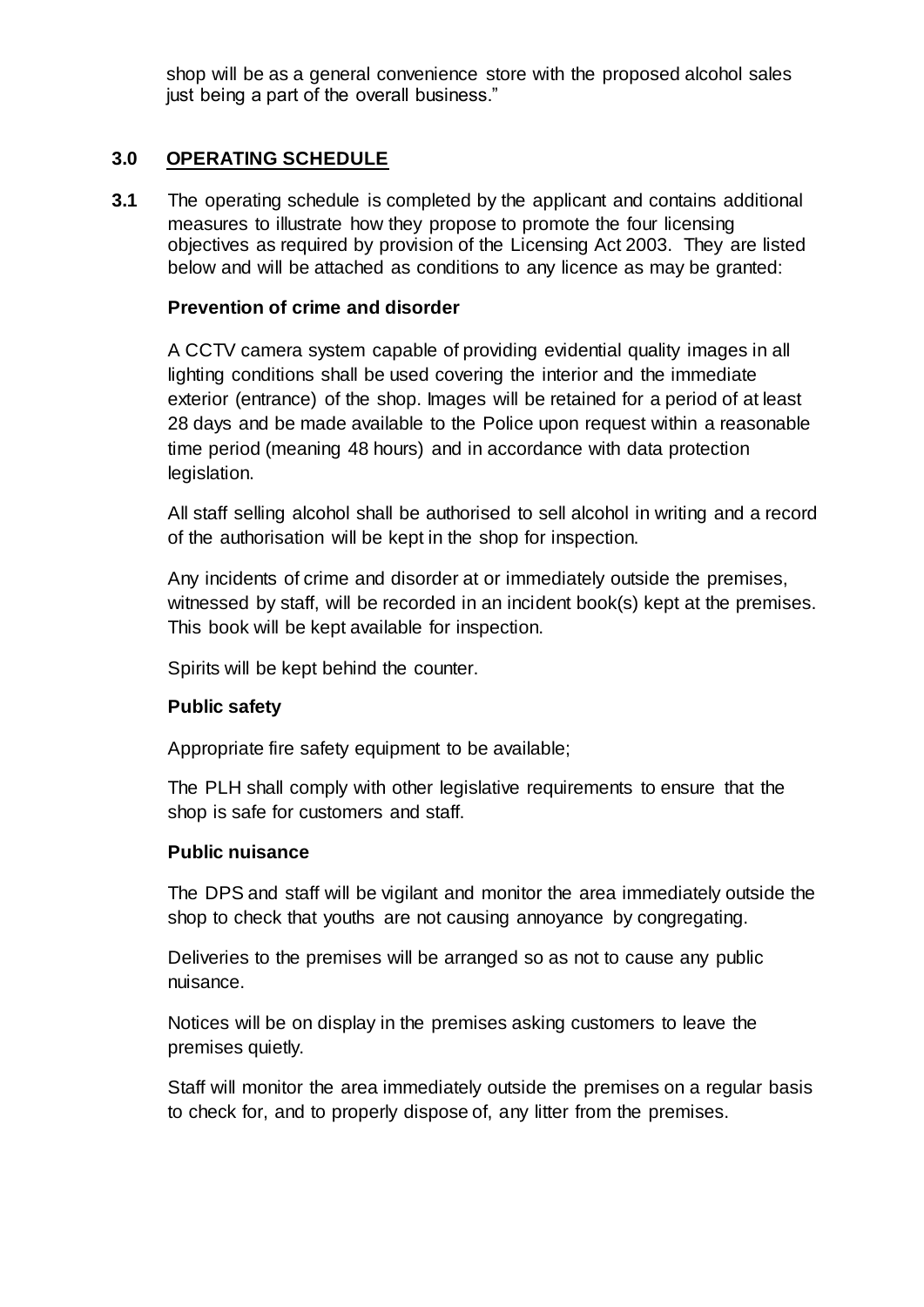# **Protection of children from harm**

Challenge 25 shall be adopted and signage shall be on display.

Anyone who appears to be under 25 years old who attempts to purchase alcohol will be asked to prove their age by producing an acceptable form of photographic ID such as a passport, photo driving licence, military ID and PASS accredited proof of age cards.

A staff training scheme shall be used for staff authorised to sell alcohol. The training will cover responsible retailing including preventing under age sales. Refresher training will be provided every 12 months, records will be kept and be made available to responsible authorities

A refusals register will be kept and be available for inspection by responsible authorities.

Notices shall be displayed in the premises where they can be seen clearly to advise customers that it is unlawful for persons under 18 to purchase alcohol or for any persons to purchase alcohol on behalf of a person under 18 years of age.

# **4.0 CONSULTATION**

- **4.1** The responsible authorities included in consultation are; Greater Manchester Police, Greater Manchester Fire & Rescue, Environmental Health & Pollution Control, Building Control, Health and Safety Team, Home Office Immigration Enforcement, Planning Department, Safeguarding Children Team, Trading Standards and Public Health.
- **4.2** Of those consultees identified in paragraph 4.1, no representations were received.
- **4.3** A representation from local residents and one local councillor have been received in respect of prevention of public nuisance and prevention of crime and disorder, attached as **Appendix D**.
- **4.4** A copy of the report and the representations received has been sent to the applicant. The applicant has corresponded with the representors and wished to have his correspondence included, attached as **Appendix E**.
- **4.5** Those that have made a representation have been informed of the time and date of the Licensing Sub-Committee meeting and have been informed of their right to attend.

# **5.0 LEGAL CONSIDERATIONS**

**5.1** Conditions may only be attached to a Premises Licence where they are deemed appropriate for the promotion of the licensing objectives. They must be proportionate and not duplicate any existing provisions contained in other legislation. The justification behind a refusal or the attachment of conditions must be given to the applicant.